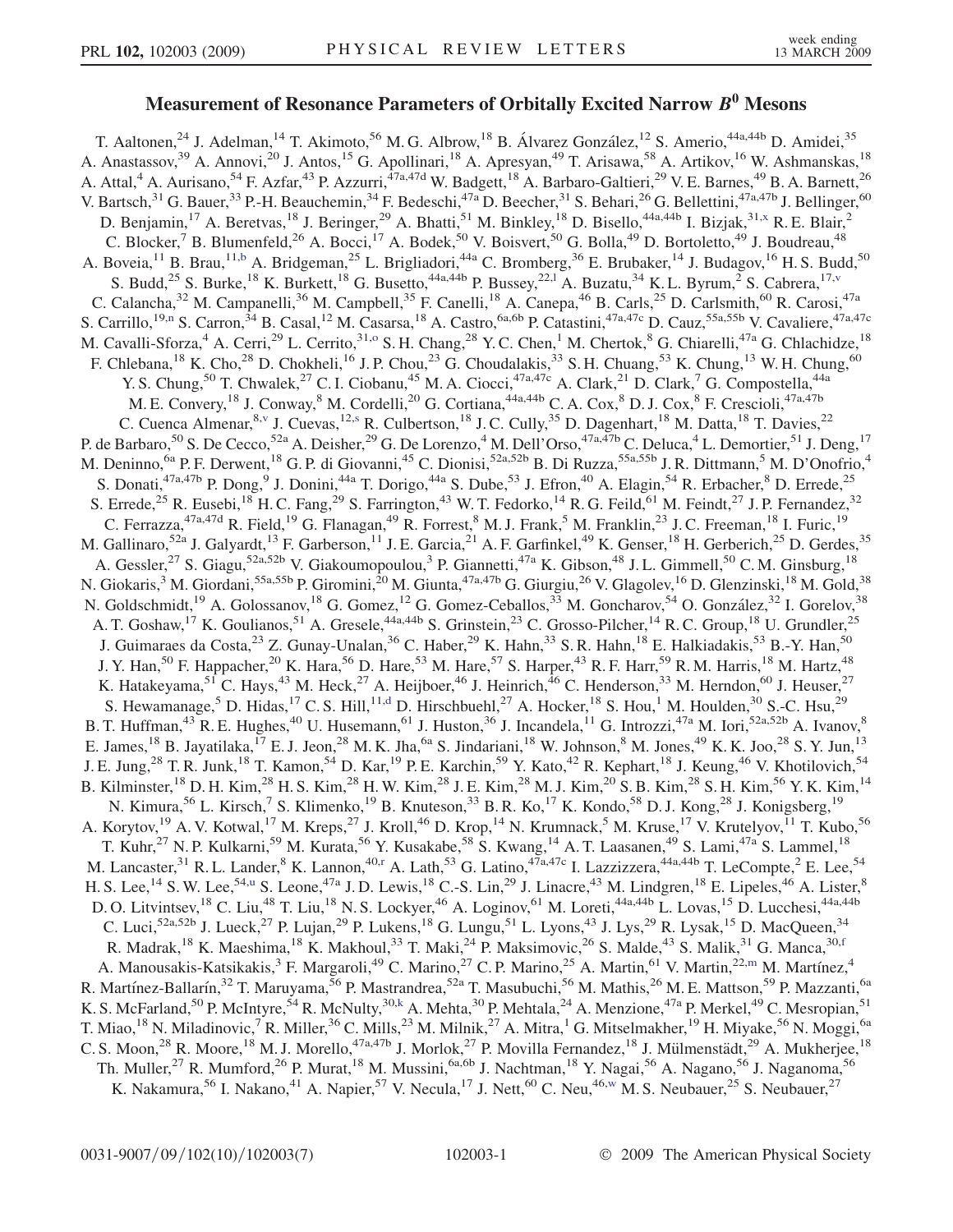<span id="page-1-0"></span>J. Nielsen,<sup>29,[h](#page-6-0)</sup> L. Nodulman,<sup>2</sup> M. Norman,<sup>10</sup> O. Norniella,<sup>25</sup> E. Nurse,<sup>31</sup> L. Oakes,<sup>43</sup> S. H. Oh,<sup>17</sup> Y. D. Oh,<sup>28</sup> I. Oksuzian,<sup>19</sup> T. Okusawa,<sup>42</sup> R. Orava,<sup>24</sup> S. Pagan Griso,<sup>44a,44b</sup> E. Palencia,<sup>18</sup> V. Papadimitriou,<sup>18</sup> A. Papaikonomou,<sup>27</sup> A. A. Paramonov,<sup>14</sup> B. Parks,<sup>40</sup> S. Pashapour,<sup>34</sup> J. Patrick,<sup>18</sup> G. Pauletta,<sup>55a,55b</sup> M. Paulini,<sup>13</sup> C. Paus,<sup>33</sup> T. Peiffer,<sup>27</sup> D. E. Pellett,<sup>8</sup> A. Penzo,<sup>55a</sup> T. J. Phillips,<sup>17</sup> G. Piacentino,<sup>47a</sup> E. Pianori,<sup>46</sup> L. Pinera,<sup>19</sup> K. Pitts,<sup>25</sup> C. Plager,<sup>9</sup> L. Pondrom,<sup>60</sup> O. Poukhov, <sup>16,[a](#page-5-0)</sup> N. Pounder, <sup>43</sup> F. Prakoshyn, <sup>16</sup> A. Pronko, <sup>18</sup> J. Proudfoot, <sup>2</sup> F. Ptohos, <sup>18[,j](#page-6-0)</sup> E. Pueschel, <sup>13</sup> G. Punzi, <sup>47a, 47b</sup> J. Pursley,<sup>60</sup> J. Ra[d](#page-6-0)emacker,<sup>43,d</sup> A. Rahaman,<sup>48</sup> V. Ramakrishnan,<sup>60</sup> N. Ranjan,<sup>49</sup> I. Redondo,<sup>32</sup> V. Rekovic,<sup>38</sup> P. Renton,<sup>43</sup> M. Renz,<sup>27</sup> M. Rescigno,<sup>52a</sup> S. Richter,<sup>27</sup> F. Rimondi,<sup>6a,6b</sup> L. Ristori,<sup>47a</sup> A. Robson,<sup>22</sup> T. Rodrigo,<sup>12</sup> T. Rodriguez,<sup>46</sup> E. Rogers,<sup>25</sup> S. Rolli,<sup>57</sup> R. Roser,<sup>18</sup> M. Rossi,<sup>55a</sup> R. Rossin,<sup>11</sup> P. Roy,<sup>34</sup> A. Ruiz,<sup>12</sup> J. Russ,<sup>13</sup> V. Rusu,<sup>18</sup> A. Safonov,<sup>54</sup> W. K. Sakumoto,<sup>50</sup> O. Saltó,<sup>4</sup> L. Santi,<sup>55a,55b</sup> S. Sarkar,<sup>52a,52b</sup> L. Sartori,<sup>47a</sup> K. Sato,<sup>18</sup> A. Savoy-Navarro,<sup>45</sup> P. Schlabach,<sup>18</sup> A. Schmidt,<sup>27</sup> E. E. Schmidt,<sup>18</sup> M. A. Schmidt,<sup>14</sup> M. P. Schmidt,<sup>61,[a](#page-5-0)</sup> M. Schmitt,<sup>39</sup> T. Schwarz,<sup>8</sup> L. Scodellaro,<sup>12</sup> A. Scribano,<sup>47a,47c</sup> F. Scuri,<sup>47a</sup> A. Sedov,<sup>49</sup> S. Seidel,<sup>38</sup> Y. Seiya,<sup>42</sup> A. Semenov,<sup>16</sup> L. Sexton-Kennedy,<sup>18</sup> F. Sforza,<sup>47a</sup> A. Sfyrla,<sup>25</sup> S. Z. Shalhout,<sup>59</sup> T. Shears,<sup>30</sup> P. F. Shepard,<sup>48</sup> M. Shimojima,<sup>56,[q](#page-6-0)</sup> S. Shiraishi,<sup>14</sup> M. Shochet,<sup>14</sup> Y. Shon,<sup>60</sup> I. Shreyber,  $37$  A. Sidoti,  $47a$  P. Sinervo,  $34$  A. Sisakyan,  $16$  A. J. Slaughter,  $18$  J. Slaunwhite,  $40$  K. Sliwa,  $57$  J. R. Smith,  $8$ F. D. Snider,<sup>18</sup> R. Snihur,<sup>34</sup> A. Soha,<sup>8</sup> S. Somalwar,<sup>53</sup> V. Sorin,<sup>36</sup> J. Spalding,<sup>18</sup> T. Spreitzer,<sup>34</sup> P. Squillacioti,<sup>47a,47c</sup> M. S[t](#page-6-0)anitzki, <sup>61</sup> R. St. Denis, <sup>22</sup> B. Stelzer, <sup>9,t</sup> O. Stelzer-Chilton, <sup>17</sup> D. Stentz, <sup>39</sup> J. Strologas, <sup>38</sup> G. L. Strycker, <sup>35</sup> D. Stuart, <sup>11</sup> J. S. Suh,<sup>28</sup> A. Sukhanov,<sup>19</sup> I. Suslov,<sup>16</sup> T. Suzuki,<sup>56</sup> A. Taffard,<sup>25[,g](#page-6-0)</sup> R. Takashima,<sup>41</sup> Y. Takeuchi,<sup>56</sup> R. Tanaka,<sup>41</sup> M. Tecch[i](#page-6-0)o,<sup>35</sup> P. K. Teng,<sup>1</sup> K. Terashi,<sup>51</sup> J. Thom,<sup>18,i</sup> A. S. Thompson,<sup>22</sup> G. A. Thompson,<sup>25</sup> E. Thomson,<sup>46</sup> P. Tipton,<sup>61</sup> P. Ttito-Guzmán,<sup>32</sup> S. Tkaczyk,<sup>18</sup> D. Toback,<sup>54</sup> S. Tokar,<sup>15</sup> K. Tollefson,<sup>36</sup> T. Tomura,<sup>56</sup> D. Tonelli,<sup>18</sup> S. Torre,<sup>20</sup> D. Torretta,<sup>18</sup> P. Totaro,<sup>55a,55b</sup> S. Tourneur,<sup>45</sup> M. Trovato,<sup>47a</sup> S.-Y. Tsai,<sup>1</sup> Y. Tu,<sup>46</sup> N. Turini,<sup>47a,47c</sup> F. Ukegawa,<sup>56</sup> S. Vallecorsa,<sup>21</sup> N. van Remortel,<sup>24[,c](#page-5-0)</sup> A. Varga[n](#page-6-0)ov,<sup>35</sup> E. Vataga,<sup>47a,47d</sup> F. Vázquez,<sup>19,n</sup> G. Velev,<sup>18</sup> C. Vellidis,<sup>3</sup> V. Veszpremi,<s[u](#page-6-0)p>49</sup> M. Vidal,<sup>32</sup> R. Vidal,<sup>18</sup> I. Vila,<sup>12</sup> R. Vilar,<sup>12</sup> T. Vine,<sup>31</sup> M. Vogel,<sup>38</sup> I. Volobouev,<sup>29,u</sup> G. Volpi,<sup>47a,47b</sup> P. Wagner,<sup>46</sup> R. G. Wagner,<sup>2</sup> R. L. Wagner,<sup>18</sup> W. Wagner,<sup>27</sup> J. Wagner-Kuhr,<sup>27</sup> T. Wakisaka,<sup>42</sup> R. Wallny,<sup>9</sup> S. M. Wang,<sup>1</sup> A. Warburton,<sup>34</sup> D. Waters,<sup>31</sup> M. Weinber[g](#page-6-0)er,<sup>54</sup> J. Weinelt,<sup>27</sup> W. C. Wester III,<sup>18</sup> B. Whitehouse,<sup>57</sup> D. Whiteson,<sup>46,g</sup> A. B. W[i](#page-6-0)cklund,<sup>2</sup> E. Wicklund,<sup>18</sup> S. Wilbur,<sup>14</sup> G. Williams,<sup>34</sup> H. H. Williams,<sup>46</sup> P. Wilson,<sup>18</sup> B. L. Winer,<sup>40</sup> P. Wittich,<sup>18,i</sup> S. Wolbers,<sup>18</sup> C. Wolfe,<sup>14</sup> T. Wright,<sup>35</sup> X. Wu,<sup>21</sup> F. Würthwein,<sup>10</sup> S. M. Wynne,<sup>30</sup> S. Xie,<sup>33</sup> A. Yagil,<sup>10</sup> K. Yamamoto,<sup>42</sup> J. Yamaoka,<sup>53</sup> U.K. Yang,<sup>14[,p](#page-6-0)</sup> Y.C. Yang,<sup>28</sup> W.M. Yao,<sup>29</sup> G.P. Yeh,<sup>18</sup> J. Yoh,<sup>18</sup> K. Yorita,<sup>14</sup> T. Yoshida,<sup>42</sup> G.B. Yu,<sup>50</sup> I. Yu,<sup>28</sup> S. S. Yu,<sup>18</sup> J. C. Yun,<sup>18</sup> L. Zanello,<sup>52a,52b</sup> A. Zanetti,<sup>55a</sup> X. Zhang,<sup>25</sup> Y. Zheng,<sup>9[,e](#page-6-0)</sup> and S. Zucchelli<sup>6a,6b</sup>

## (CDF Collaboration)

<sup>1</sup>Institute of Physics, Academia Sinica, Taipei, Taiwan 11529, Republic of China<br><sup>2</sup>Argonna National Laboratory, Argonna Illinois 60430, USA

<sup>2</sup>Argonne National Laboratory, Argonne, Illinois 60439, USA<br><sup>3</sup>University of Athens, 157 71 Athens, Greece

<sup>5</sup> University of Athens, 157 71 Athens, Greece  $\frac{3}{4}$  University of Athens, 157 71 Athens, Greece

Institut de Fisica d'Altes Energies, Universitat Autonoma de Barcelona, E-08193, Bellaterra (Barcelona), Spain <sup>5</sup>

<sup>5</sup>Baylor University, Waco, Texas 76798, USA<br><sup>6a</sup>Istituto Nazionale di Fisica Nucleare Bologna, I-40127 Bologna, Italy<br><sup>6b</sup>University of Bologna, I-40127 Bologna, Italy

 ${}^{7}$ Brandeis University, Waltham, Massachusetts 02254, USA

 ${}^{8}$ University of California, Davis, Davis, California 95616, USA

<sup>9</sup>University of California, Los Angeles, Los Angeles, California 90024<br><sup>10</sup>University of California, San Diego, La Jolla, California 92093, USA

<sup>10</sup>University of California, San Diego, La Jolla, California 92093, USA<br>
<sup>11</sup>University of California, Santa Barbara, Santa Barbara, California 93106, USA<br>
<sup>12</sup>Institute de Evica de Cantabria, CSIC-University of Catheria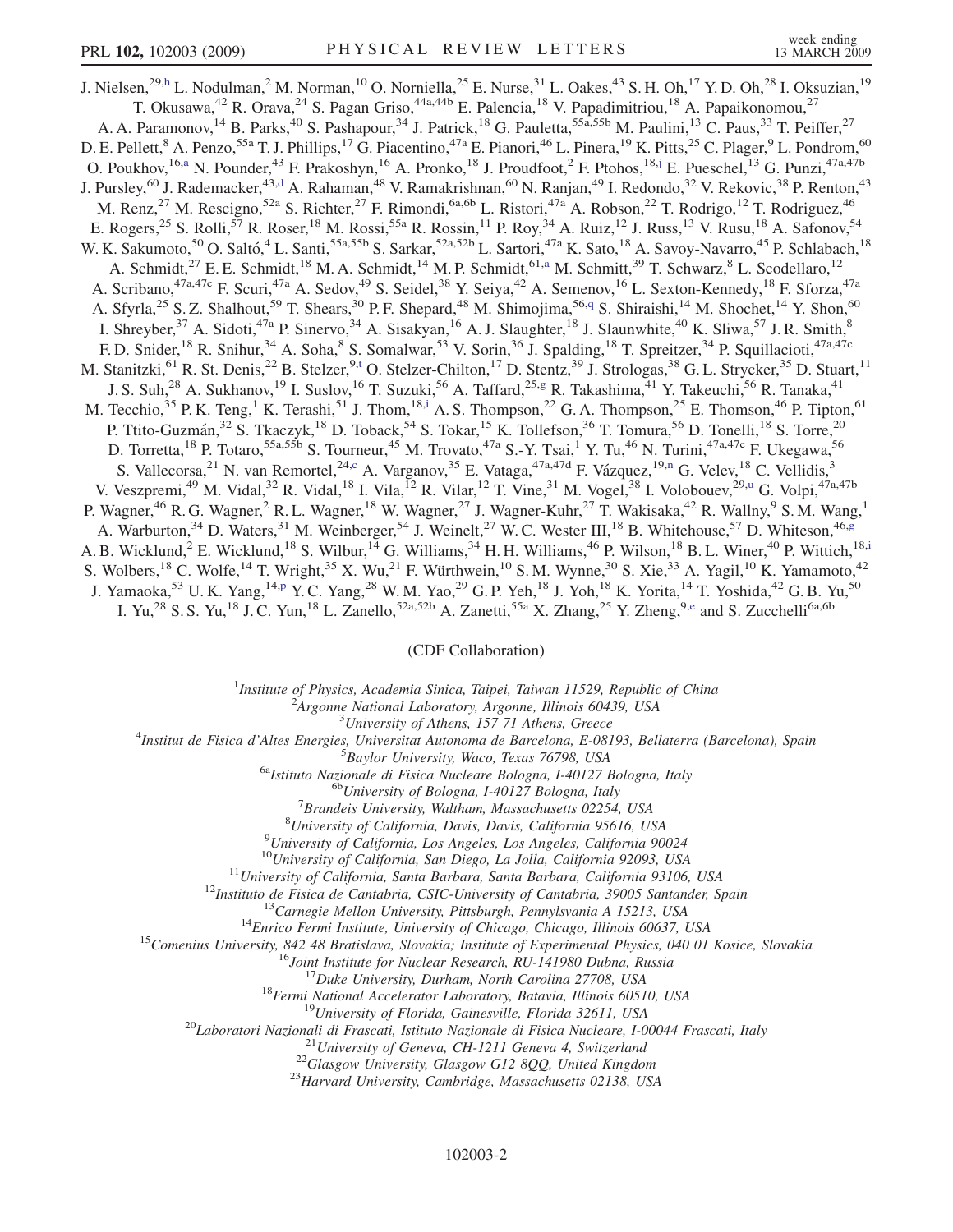$^{24}$ Division of High Energy Physics, Department of Physics, University of Helsinki and Helsinki Institute of Physics, FIN-00014, Helsinki, Finland<br><sup>25</sup>University of Illinois, Urbana, Illinois 61801, USA<br><sup>26</sup>The Johns Hopkins University, Baltimore, Maryland 21218, USA<br><sup>27</sup>Institut für Experimentelle Kernphysik, Universität Karlsruhe, 76128 Seoul National University, Seoul 151-742, Korea; Sungkyunkwan University, Suwon 440-746, Korea; Korea Institute of Science and Technology Information, Daejeon, 305-806, Korea; Chonnam National University, Gwangju, 500-757, Korea<br><sup>29</sup>Ernest Orlando Lawrence Berkeley National Laboratory, Berkeley, California 94720, USA<br><sup>30</sup>University of Liverpool, Liverpool L69 7ZE, United Kingdom<br><sup>31</sup>University C  $34$ Institute of Particle Physics: McGill University, Montréal, Canada H3A 2T8;<br>and University of Toronto, Toronto, M5S 1A7, Canada <sup>35</sup> University of Michigan, Ann Arbor, Michigan 48109, USA<br><sup>36</sup> Michigan State University, East Lansing, Michigan 48824, USA<br><sup>37</sup> Institution for Theoretical and Experimental Physics, ITEP, Moscow 117259, Russia<br><sup>38</sup> Uni <sup>43</sup>University of Oxford, Oxford OX1 3RH, United Kingdom<br><sup>44a</sup>Istituto Nazionale di Fisica Nucleare, I-35131 Padova, Italy<br><sup>44b</sup>Sezione di Padova-Trento, University of Padova, I-35131 Padova, Italy<br><sup>45</sup>LPNHE, Universite P <sup>47a</sup>Istituto Nazionale di Fisica Nucleare Pisa, I-56127 Pisa, Italy<br><sup>47b</sup>University of Pisa, I-56127 Pisa, Italy<br><sup>47c</sup>University of Siena, I-56127 Pisa, Italy<br><sup>47d</sup>Scuola Normale Superiore, I-56127 Pisa, Italy<br><sup>48</sup>Univer <sup>50</sup>University of Rochester, Rochester, New York 14627, USA<br><sup>51</sup>The Rockefeller University, New York, New York 10021, USA<br><sup>522</sup>Istituto Nazionale di Fisica Nucleare, 1-00185 Roma, Italy <sup>52b</sup>Sezione di Roma 1, Sapienza Università di Roma, I-00185 Roma, Italy<br><sup>53</sup>Rutgers University, Piscataway, New Jersey 08855, USA<br><sup>54</sup>Texas A&M University, College Station, Texas 77843, USA<br><sup>55a</sup>Istituto Nazionale di Fis <sup>55b</sup>University of Trieste/Udine, Italy<br><sup>56</sup>University of Tsukuba, Tsukuba, Ibaraki 305, Japan<br><sup>57</sup>Tufts University, Medford, Massachusetts 02155, USA<br><sup>58</sup>Wayne State University, Detroit, Michigan 48201, USA<br><sup>60</sup>Universit <sup>61</sup>Yale University, New Haven, Connecticut 06520, USA (Received 29 September 2008; published 12 March 2009)

We report a measurement of resonance parameters of the orbitally excited ( $L = 1$ ) narrow  $B^0$  mesons in decays to  $B^{(*)+}\pi^-$  using 1.7 fb<sup>-1</sup> of data collected by the CDF II detector at the Fermilab Tevatron. The mass and width of the  $B_2^{*0}$  state are measured to be  $m(B_2^{*0}) = 5740.2^{+1.7}_{-1.8}$ (stat) $^{+0.9}_{-0.8}$ (syst) MeV/ $c^2$  and  $\Gamma(B_2^{*0}) = 22.7^{+3.8}_{-3.2}$ (stat) $^{+3.2}_{-10.2}$ (syst) MeV/c<sup>2</sup>. The mass difference between the  $B_2^{*0}$  and  $B_1^0$  states is measured to be  $14.9^{+2.2}_{-2.5}$ (stat)<sup>+1.2</sup><sub>1.4</sub>(syst) MeV/c<sup>2</sup>, resulting in a  $B_1^0$  mass of  $5725.3^{+1.6}_{-2.2}$ (stat)<sup>+1.4</sup> × (syst)  $\text{MeV}/c^2$ . This is currently the most precise measurement of the masses of these states and the first measurement of the  $B_2^{*0}$  width.

DOI: [10.1103/PhysRevLett.102.102003](http://dx.doi.org/10.1103/PhysRevLett.102.102003) PACS numbers: 14.40.Nd, 12.40.Yx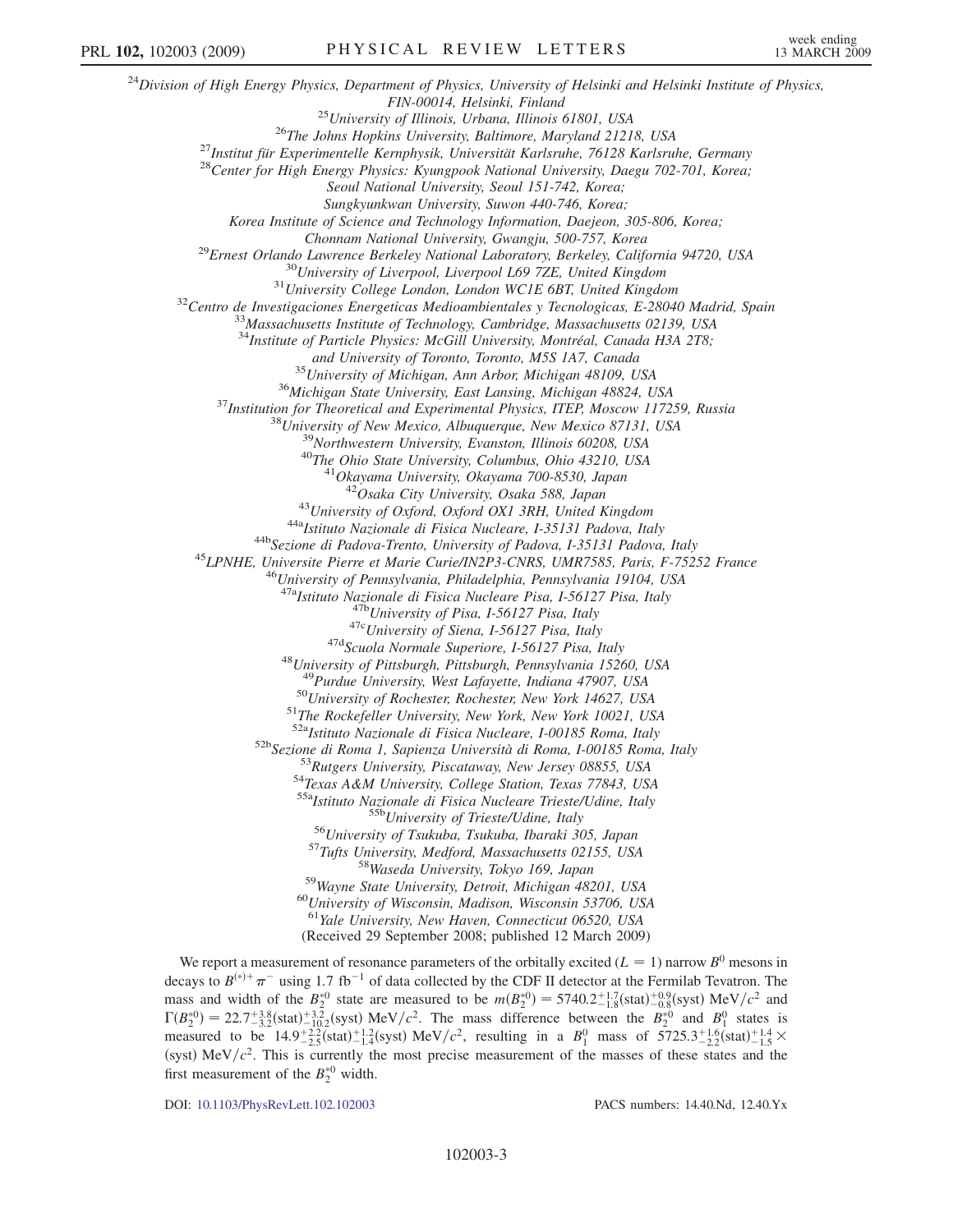Mesons consisting of a light and a heavy quark are an interesting laboratory for the study of quantum chromodynamics, the theory of strong interactions. The role of the heavy-light quark mesons is similar to that played by the hydrogen atom in understanding quantum electrodynamis in the bound states of a  $\bar{b}$ -quark with either a light u or d quark are referred to as  $B$  mesons. The states with zero internal orbital angular momentum  $(L = 0)$  and spin parity  $J^P = 0^-$  (*B*) and  $1^-$  (*B*<sup>\*</sup>) are well established [\[1\]](#page-6-0), but the spectroscopy of the orbitally excited  $B$  states has not been well studied. For  $L = 1$ , the total angular momentum of the light quark is  $j = \frac{1}{2}$  or  $j = \frac{3}{2}$ . With the addition of the spin of the heavy quark, two doublets of states are expected: states with  $j = \frac{1}{2}$ , named  $B_0^*$  ( $J = 0$ ) and  $B_1'$  ( $J =$ 1), and states with  $j = \frac{5}{2}$ , named  $B_1$  ( $J = 1$ ) and  $B_2^*$  ( $J =$ 2). These four states are collectively referred to as  $B^{**}$ .

Heavy quark effective theory [[2](#page-6-0)] predicts that the mass splitting within each doublet of a heavy-light quark meson is inversely proportional to the heavy quark mass [\[2](#page-6-0)–[8\]](#page-6-0). The  $j = \frac{1}{2}$  states are expected to decay to  $B^{(*)}\pi$  via an S-wave transition and to exhibit resonance widths in the range 100–200 MeV/ $c^2$  [\[9](#page-6-0)]. The  $j = \frac{3}{2}$  states are expected to decay to  $B^{(*)}\pi$  via a D-wave transition and to have widths of 10–20 MeV/ $c^2$  [\[7,8](#page-6-0)]. This Letter focuses on the  $B_1$  and  $B_2^*$  observed in  $B\pi$  final states. The decay  $B_1 \rightarrow$  $B\pi$  is forbidden by conservation of angular momentum and parity, while both  $B_2^* \to B\pi$  and  $B_2^* \to B^*\pi$  decays are allowed. Decays to a  $B^*$  are followed by  $B^* \to B\gamma$ , where the photon is not reconstructed in the CDF II detector due to its low energy. Because of the missing photon, the measured  $B\pi$  mass in  $B_1 \to B^* \pi \to B \pi \gamma$  and  $B_2^* \to$  $B^* \pi \rightarrow B \pi \gamma$  events is lower than the  $B^* \pi$  mass by  $45.78 \pm 0.35$  MeV/ $c^2$  [\[1](#page-6-0)], resulting in an expected signal structure of three narrow  $B\pi$  peaks for the  $B_1$  and  $B_2^*$ .

Previous measurements of properties of the  $j = \frac{3}{2}B_1^0$  and  $B_2^{*0}$  mesons using inclusive or partially reconstructed decays did not separate the narrow states [\[10,11\]](#page-6-0) or were limited by low sample statistics [\[12\]](#page-6-0). Recently, the D0 Collaboration resolved the  $B_1^0$  and  $B_2^{*0}$  masses [\[13\]](#page-6-0). The superb mass resolution of the CDF II detector allows better precision and enables us to measure the  $B_2^{\ast 0}$  width. Here, we present measurements of the masses of the  $B_1^0$  and  $B_2^{\ast 0}$ states and the width of the  $B_2^{*0}$  state. We reconstruct  $B^{**0}$  in  $B^+\pi^-$  and  $B^{*+}\pi^-$  decays, where the  $B^+$  candidates decay into  $J/\psi K^+$ ,  $\bar{D}^0 \pi^+$ , and  $\bar{D}^0 \pi^+ \pi^+ \pi^-$  final states with  $J/\psi \rightarrow \mu^+ \mu^-$  and  $\bar{D}^0 \rightarrow K^+ \pi^-$ . Throughout this Letter, any reference to a specific charge state implies the charge conjugate state as well.

We use a data sample of events produced in  $p\bar{p}$  colli-We use a data sample of events produced in  $p\bar{p}$  collisions at  $\sqrt{s} = 1.96$  TeV recorded by the CDF II detector at the Tevatron, corresponding to an integrated luminosity of  $1.7$  fb<sup>-1</sup>. The components and performance parameters of CDF II [\[14\]](#page-6-0) most relevant for this analysis are the tracking, the muon detectors, and the trigger on displaced vertices. The tracking system lies in a uniform axial magnetic field of 1.4 T. The inner tracking volume is instrumented with a layer of single-sided silicon microstrip detectors mounted directly on the beam pipe at a radius of 1.5 cm, and 7 layers of double-sided silicon that extend out to a radius of 28 cm [\[15\]](#page-6-0). This system provides excellent resolution of the impact parameter,  $d_0$ , defined as the distance of closest approach of the track to the interaction point in the transverse plane. The outer tracking volume contains an opencell drift chamber (COT) up to a radius of 137 cm [[16\]](#page-6-0). Muons are detected in planes of drift tubes and scintillators [\[17\]](#page-6-0) located outside the hadronic and electromagnetic calorimeters. The muon detectors used in this study cover the pseudorapidity range  $|\eta| \le 1.0$ , where  $\eta =$  $-\ln \tan(\theta/2)$  and  $\theta$  is the polar angle measured from the proton beam.

A three-level trigger system selects events in real time. A dimuon trigger [\[14\]](#page-6-0) requires two tracks of opposite charge that match track segments in the muon chambers and have a combined dimuon mass consistent with the  $J/\psi$ mass. An extremely fast tracker at level 1 (XFT) [\[18\]](#page-6-0) groups COT hits into tracks in the transverse plane. A silicon vertex trigger at level 2 (SVT) [\[19\]](#page-6-0) adds silicon hits to tracks found by the XFT, thus providing betterdefined tracks and allowing candidate selection based on the impact parameter. A displaced vertex trigger [\[20\]](#page-6-0) requires two tracks each with a scalar transverse momentum,  $p_T$ , greater than 2 GeV/c and with  $0.12 < d_0 <$ 1 mm. Additionally, the intersection point of the track pair must be transversely displaced from the  $p\bar{p}$  interaction point by at least 0.2 mm, and the pair must have a scalar sum  $p_T(1) + p_T(2) > 5.5$  GeV/c.

Decays  $B^+ \to J/\psi K^+$  are reconstructed from the dimuon trigger data while decays  $B^+ \to \bar{D}^0 \pi^+ (\pi^+ \pi^-)$  are reconstructed from the displaced vertex trigger data. In each decay, the tracks are constrained in a threedimensional kinematic fit to the appropriate  $B^+$  vertex topology with the  $J/\psi$  and  $\bar{D}^0$  masses constrained to the world average values [[1](#page-6-0)]. Each track compatible with originating from the same interaction point as the  $B^+$  and not used to reconstruct the  $B^+$  is considered as a pion candidate, and its four-momentum is combined with that of the  $B^+$  candidate to form a  $B^{**0}$  candidate. We search for narrow resonances in the mass difference distribution of  $Q = m(B^+\pi^-) - m(B^+) - m_{\pi}$ , where  $m(B^+\pi^-)$  and  $m(B<sup>+</sup>)$  are the reconstructed invariant masses of the  $B^{+}\pi^{-}$  pair and the  $B^{+}$  candidate, and  $m_{\pi}$  is the pion mass.

The  $B^+$  candidates are selected using independent artificial neural networks for each of the three  $B^+$  decay modes. The neural networks are based on the NEUROBAYES package [[21\]](#page-6-0). For the decays  $B^+ \rightarrow$  $J/\psi K^+$  and  $B^+ \to \bar{D}^0 \pi^+$ , we use the training and selec-tion methods developed in Ref. [[22](#page-6-0)]. For the decay  $B^+ \rightarrow$  $\overline{D}^0 \pi^+ \pi^+ \pi^-$ , we closely follow the construction of the neural networks for the other two decays. To train this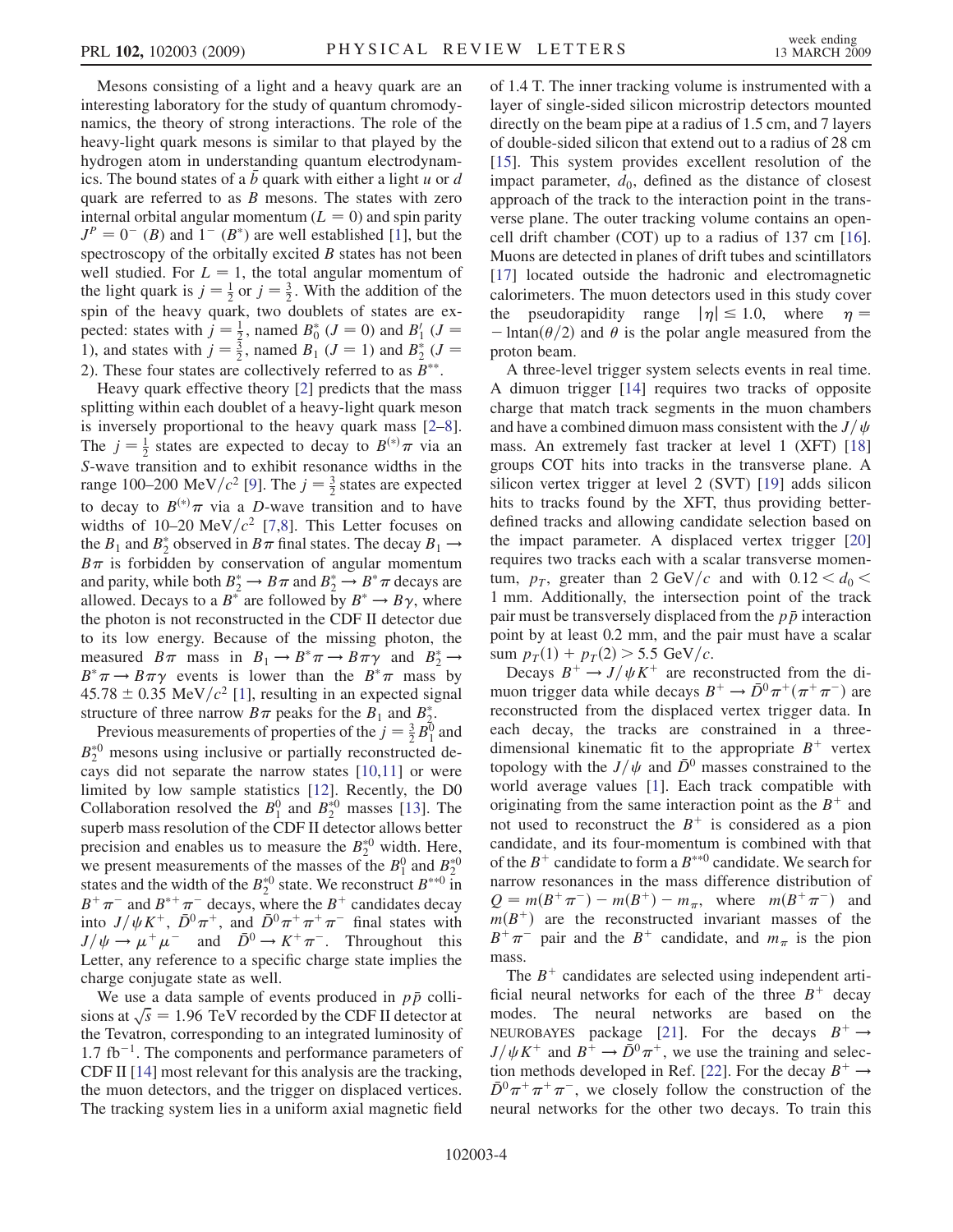<span id="page-4-0"></span>last neural network, we use data from the region 5325 <  $m(B^+)$  < 5395 MeV/ $c^2$  as the background sample and simulated  $B^+$  events as the signal sample [[23](#page-6-0)]. The most discriminating inputs to the neural networks are  $p_T(B^+)$ ,  $d_0(B^+)$ ,  $d_0$  of the kaon or pion with respect to the  $B^+$  decay vertex, and the projected distance of the  $B^+$  decay vertex from the primary vertex along the  $B^+$  transverse momentum. We select approximately  $51,500$  B events in the  $J/\psi K^+$  decay channel, 40 100 in the  $\bar{D}^0 \pi^+$  channel, and 11 000 in the  $\overline{D}^0 \pi^+ \pi^+ \pi^-$  channel.

To select  $B^{**0}$  mesons, three additional neural networks are trained on a combination of a simulated signal sample and real data for a background sample. The data for the background sample are taken from the entire  $Q$  range of  $0$ to 1000 MeV/ $c^2$ , which includes only a small contribution from the signal in the data. To avoid biasing the network training, the simulated events are generated with the same Q distribution as the data. The  $B^{**0}$  neural networks use the same inputs as the  $B^+$  neural networks, together with the kinematic and particle identification quantities for the pion from the  $B^{**0}$  decay. The most important discriminants are the  $p_T$  and  $d_0$  of the pion from the  $B^{**0}$  decay vertex and the output of the  $B^+$  neural network.

For each  $B^+$  decay channel, we require fewer than six  $B^{**0}$  candidates in an event in order to enhance the signalto-background ratio. The observed  $B^{**0}$  signals are consistent for all three  $B^+$  decay channels. Therefore, we combine the  $B^{**0}$  events for all decay channels and use this combined Q distribution to measure the  $B^{**0}$  properties. We count the number of Monte Carlo signal events,  $N<sub>MC</sub>$ , and the number of signal and background events in the data,  $N_{data}$ , in the Q signal region of 200 to 400 MeV/ $c^2$ for a given cut on each of the three network outputs. We then optimize the  $B^{**0}$  selection for each  $B^+$  decay channel then optimize the  $B^{**0}$  selection for each  $B^+$  decay channel<br>to maximize the combined significance,  $N_{MC}/\sqrt{N_{data}}$ . The resulting combined  $Q$  distribution is shown in Fig. 1.

The  $B^{**0}$  signal structure is interpreted as resulting from the three signal processes  $B_1^0 \rightarrow B^{*+} \pi^-$ ,  $B_2^{*0} \rightarrow B^+ \pi^-$ , and  $B_2^{*0} \to B^{*+} \pi^-$ , with  $B^{*+} \to B^+ \gamma$ . The  $\overline{Q}$  distribution for each signal process is modeled by a nonrelativistic fixed-width Breit-Wigner function convoluted with the detector resolution model. The resolution on  $Q$  is determined from simulation and modeled as a sum of two Gaussian distributions, a dominant narrow core and a broad tail with Q-dependent standard deviations of about 2 MeV/ $c^2$  and 4 MeV/ $c^2$ , respectively. The fraction of events in the broad tail is fixed to be 0.2.

We perform an unbinned maximum-likelihood fit to the combined  $Q$  distribution, from which we extract the  $Q$ value of the  $B_2^{*0} \rightarrow B^+ \pi^-$  decay, the mass difference between the  $B_1^0$  and  $B_2^{*0}$  states, the width of the  $B_2^{*0}$ , and the number of events in each signal process. The following parameters in the fit are constrained to their values from either previous measurements or theoretical predictions: the energy of the  $B^{*+}$  decay photon,  $E(\gamma) = 45.78 \pm$ 



FIG. 1 (color online). Distribution of the mass difference  $Q =$  $m(B^+\pi^-) - m(B^+) - m_\pi$  for exclusive  $B^+$  decays. Curves are shown separately for the background, the  $B_s^{**0} \to B^{(*)}K$  reflections, and the three  $B^{**0}$  decays.

0.35 MeV/ $c^2$  [\[1\]](#page-6-0); the ratio of the  $B_1^0$  and  $B_2^{*0}$  widths,  $\frac{\Gamma(B_1^0)}{\Gamma(B_2^{*0})} = 0.9 \pm 0.2$  [\[7](#page-6-0)]; and the ratio of the  $B_2^{*0}$  branching fractions,  $\frac{BR(B_2^{*0} \to B^+ \pi^-)}{BR(B_2^{*0} \to B^{*+} \pi^-)}$  = 1.1 ± 0.3 [[11](#page-6-0)], consistent with the value measured in Ref. [[13](#page-6-0)].

The background is modeled by a sum of two components, each being the product of a power law and an exponential function. We also expect reflections from  $B_s^{*,0} \to B^+ K^-$  decays when the kaon is mistakenly assigned the pion mass. The shape of the reflection in the Q distribution is determined in simulations of  $B_{s}^{*0}$  states [\[22\]](#page-6-0) and fixed in the fit. The normalization of the  $B_s^{**0}$  is obtained by correcting the observed yield from Ref. [[22](#page-6-0)] by a ratio of efficiencies to reconstruct a  $B_{s}^{**0}$  decay as a  $B^{**0}$ and  $B_s^{**0}$ . In the  $B^{**0}$  data sample, we expect  $24 \pm 12 B_{s1}^0$ events and 62  $\pm$  31  $B_{s2}^{*0}$  events. These normalizations enter the fit as Gaussian constraints.

Sources of systematic uncertainty on the mass difference and width measurements include mass scale, massdependent signal efficiency, fit model bias, assumptions entered as Gaussian constraints in the fit, choice of background and resolution models, and location and amount of  $B^{**0}$  broad states. The systematic uncertainties are summarized in Table [I.](#page-5-0)

To determine the mass scale uncertainty, we reconstruct  $\psi(2S) \rightarrow J/\psi \pi^+ \pi^-$  with  $J/\psi \rightarrow \mu^+ \mu^-$ , which has a similar Q value as the  $B^{**0}$  decays. We compare the measured  $Q$  to the world average  $[1]$  and take the difference as the mass scale uncertainty. To evaluate the effect of signal efficiency with changing  $Q$ , we generate a large number of samples of the same size as the data, called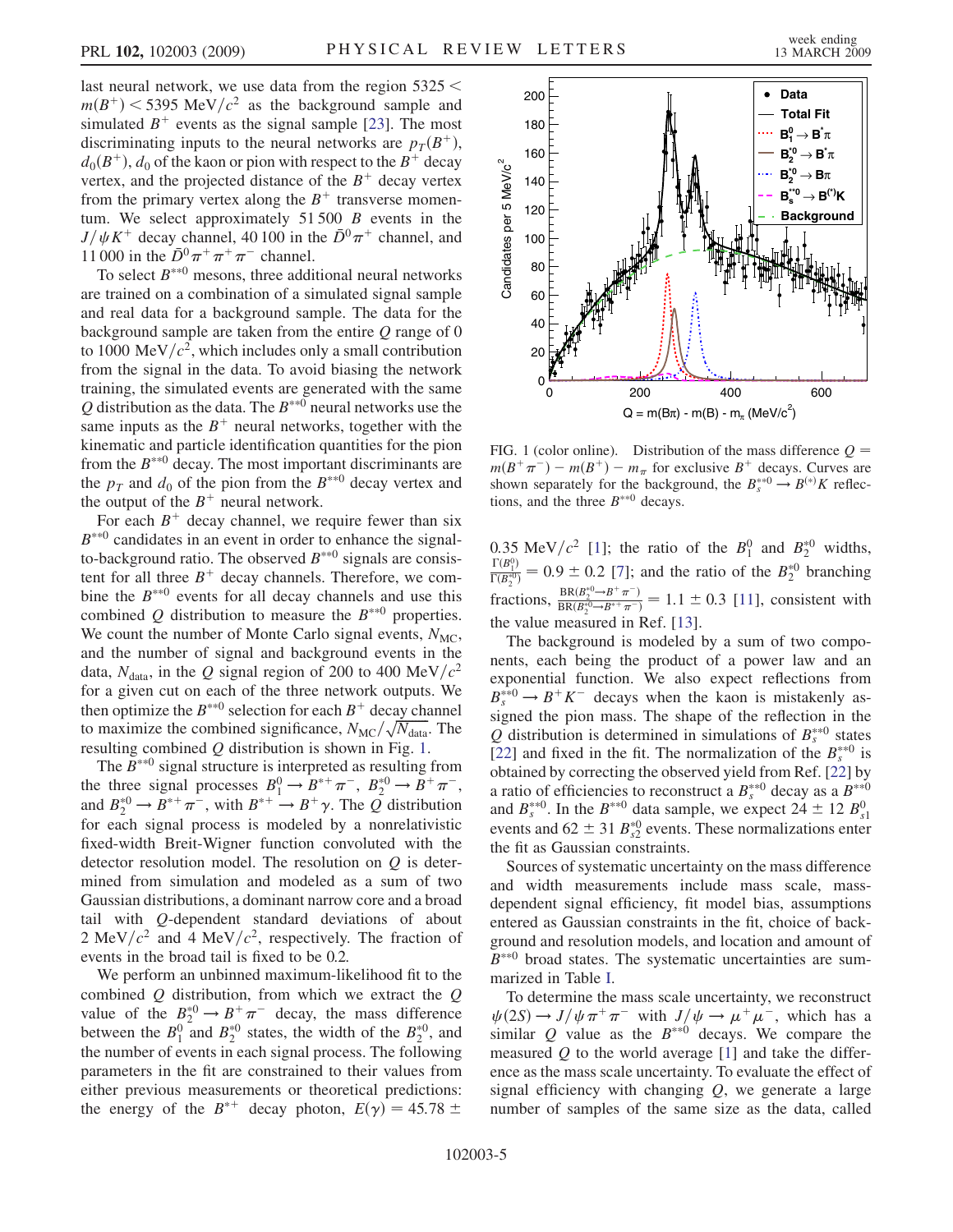<span id="page-5-0"></span>TABLE I. Systematic uncertainties on the  $B^{**0}$  parameter measurements. Each row corresponds to one source of systematic uncertainty. The columns show the uncertainties for each of the three  $B^{**0}$  signal parameters. Uncertainties are in units of MeV/ $c^2$ .

| Source                    | $Q(B_2^{*0})$ | $\Gamma(B_2^{*0})$ | $m(B_2^{*0})$<br>$-m(B_1^0)$ |
|---------------------------|---------------|--------------------|------------------------------|
| Mass scale                | $\pm 0.2$     | .                  | < 0.01                       |
| Efficiency                | $+0$          | $+0.4$             | $+0$                         |
|                           | $-0.03$       | $-0$               | $-0.3$                       |
| Fit bias and signal model | $+0$          | $+0.4$             | $+0$                         |
|                           | $-0.3$        | $-0$               | $-0.2$                       |
| Fit constraints           | $+0.4$        | $+2.1$             | $+0.7$                       |
|                           | $-0.3$        | $-1.5$             | $-0.9$                       |
| <b>Background</b>         | $+0.2$        | $+0$               | $+0.2$                       |
|                           | $-0$          | $-1.6$             | $-0$                         |
| Resolution                | < 0.01        | $+0$<br>$-0.4$     | < 0.01                       |
| <b>Broad</b> states       | $+0.7$        | $+2.3$             | $+0.9$                       |
|                           | $-0.5$        | $-9.9$             | $-1.0$                       |
| Total                     | $+0.9$        | $+3.2$             | $+1.2$                       |
|                           | $-0.7$        | $-10.2$            | $-1.4$                       |

pseudoexperiments, with the Q-dependent efficiency obtained from simulation. We then apply the default fit to the pseudoexperiments.

Tests of the fit and signal model on pseudoexperiments show a small fit bias on the  $B^{**0}$  signal parameters, which is included as a systematic uncertainty. Signal parameters entered as Gaussian constraints in the fit contribute to the fit uncertainty. To determine their systematic contribution, we refit the data with these constrained parameters fixed. This fit returns the statistical fit uncertainties, which are subtracted in quadrature from the total fit uncertainties to obtain the systematic contribution.

To estimate the uncertainties due to the choice of background and resolution models, we generate pseudoexperiments with varied background parameterizations or worse mass resolution. The background is also well modeled by the sum of a broad Breit-Wigner function with the product of a power law and an exponential function. From comparisons of the detector resolution in data and Monte Carlo for the  $\psi(2S)$  sample, we expect the Monte Carlo to underestimate the resolution by no more than 20%. These pseudoexperiments are fit with the default fit and the generating model. The distribution of the differences between these fit results is modeled by a Gaussian, whose mean is assigned as the systematic uncertainty.

Possible effects of the decays of the broad  $B_0^*$  and  $B_1'$ states on our background model are studied by adding two Breit-Wigner functions of identical width varied over the range 100–200 MeV/ $c^2$ . The Q values of the states are independently varied in the range 240 to 360 MeV/ $c^2$ , the region around the narrow  $B^{**0}$  peaks. We refit the data for various masses and widths of the broad states, with the normalizations of the broad Breit-Wigner functions as additional free parameters in the fit model. We then take the largest variation in the narrow  $B^{**0}$  parameters from any configuration of broad states as the systematic uncertainty due to the  $B^{**0}$  broad states.

The result of the likelihood fit to the data is shown in Fig. [1,](#page-4-0) and we measure the following:

$$
m(B_2^{*0}) - m(B^+) - m_\pi = 321.5^{+1.7}_{-1.8} \text{(stat)}^{+0.9}_{-0.7} \text{(syst)} \text{ MeV}/c^2;
$$
\n
$$
m(B_2^{*0}) - m(B_1^0) = 14.9^{+2.2}_{-2.5} \text{(stat)}^{+1.2}_{-1.4} \text{(syst)} \text{ MeV}/c^2;
$$
\nand  $\Gamma(B_2^{*0}) = 22.7^{+3.8}_{-3.2} \text{(stat)}^{+3.2}_{-10.2} \text{(syst)} \text{ MeV}/c^2.$ 

The signal is consistent with theoretical predictions [[5](#page-6-0),[6\]](#page-6-0), and Gaussian-constrained parameters remain close to their input values, the largest departure being 0.4 standard deviations. The numbers of events are  $N(B_1^0) = 503_{-68}^{+75}$ ,  $N(B_2^{*0} \rightarrow B^+ \pi^-) = 385^{+48}_{-45}$ , and  $N(B_2^{*0} \rightarrow B^+ \pi^-) =$  $351^{+48}_{-45}$ , where uncertainties are statistical only. Using the mass of the  $B^+$  [[1](#page-6-0)] and the correlations between the fit parameters, the masses of the  $B_1^0$  and  $B_2^{*0}$  are  $m(B_2^{*0}) = 5740.2^{+1.7}_{-1.8}$ (stat) $^{+0.9}_{-0.8}$ (syst) MeV/ $c^2$  and  $m(B_1^0) =$ <br>5725.3<sup>+1.6</sup>(stat)<sup>-1.4</sup>(syst) MeV/ $c^2$ . With the current statistics, the data are also consistent with containing only the  $B_1^0$ and  $B_2^{*0} \rightarrow B^+ \pi^-$  peaks.

In summary, using the three fully reconstructed decays  $B^+ \rightarrow J/\psi K^+$ ,  $B^+ \rightarrow \bar{D}^0 \pi^+$ , and  $B^+ \rightarrow \bar{D}^0 \pi^+ \pi^-$ , we observe two narrow  $B^{**0}$  states in the decays  $B_1^0 \rightarrow$  $B^{*+}\pi^-$  and  $B_2^{*0} \to B^{(*)+}\pi^-$ . This is the most precise measurement of the narrow  $B^{**0}$  masses to date. We have also measured the  $B_2^{*0}$  width for the first time. There is some discrepancy between these measurements and those reported by the D0 collaboration [\[13\]](#page-6-0), the largest being close to a  $3\sigma$  difference in the mass splitting of the two  $B^{**0}$ states.

We thank the Fermilab staff and the technical staffs of the participating institutions for their vital contributions. This work was supported by the U.S. Department of Energy and National Science Foundation; the Italian Istituto Nazionale di Fisica Nucleare; the Ministry of Education, Culture, Sports, Science and Technology of Japan; the Natural Sciences and Engineering Research Council of Canada; the National Science Council of the Republic of China; the Swiss National Science Foundation; the A. P. Sloan Foundation; the Bundesministerium für Bildung und Forschung, Germany; the Korean Science and Engineering Foundation and the Korean Research Foundation; the Science and Technology Facilities Council and the Royal Society, UK; the Institut National de Physique Nucleaire et Physique des Particules/CNRS; the Russian Foundation for Basic Research; the Ministerio de Ciencia e Innovación, Spain; the Slovak R&D Agency; and the Academy of Finland.

[a](#page-1-0) Deceased

[b](#page-0-0) With visitors from University of Massachusetts Amherst, Amherst, MA 01003., USA

[c](#page-1-0) With visitors from Universiteit Antwerpen, B-2610 Antwerp, Belgium.